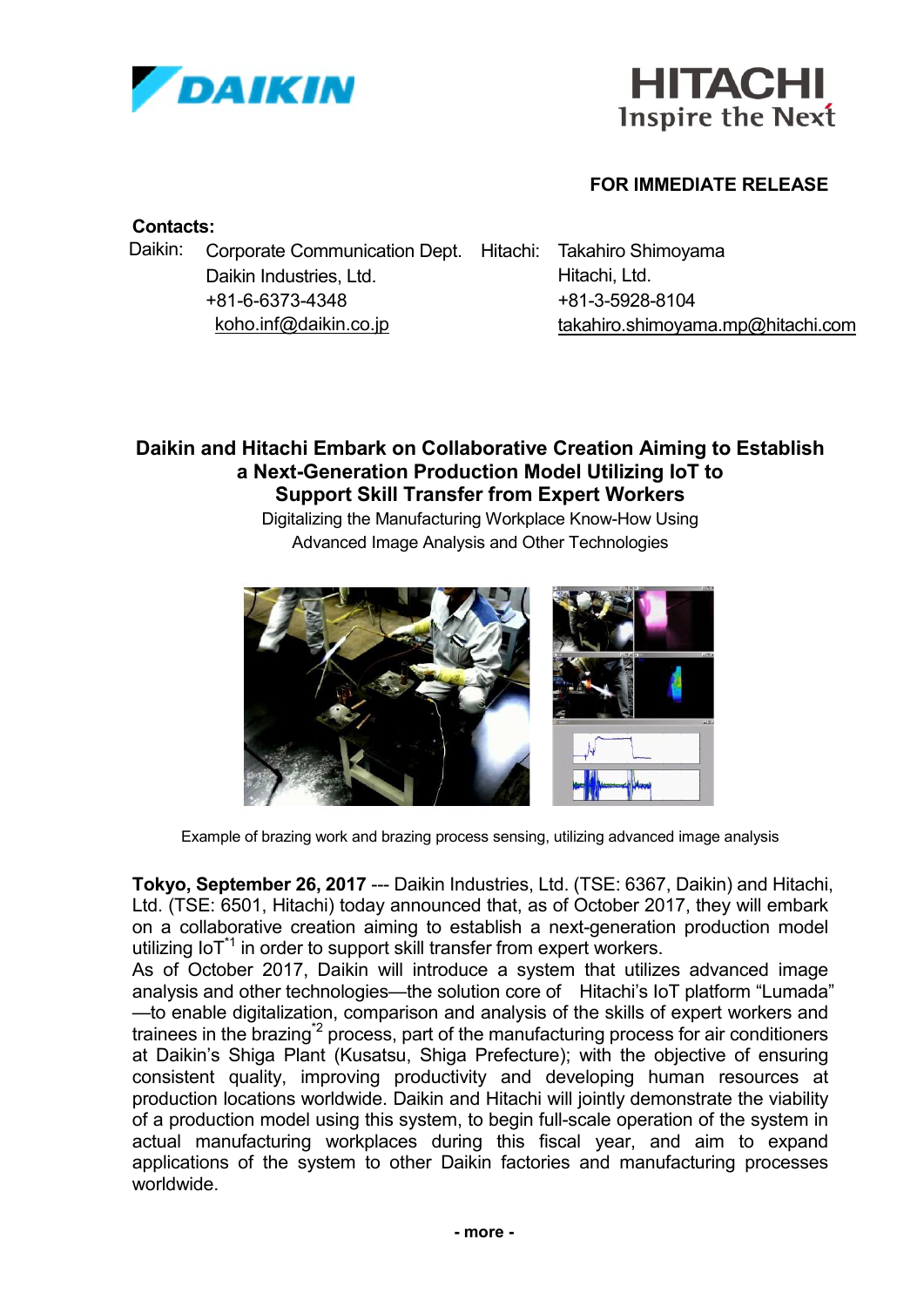Starting from the joint demonstration experiment, Daikin and Hitachi plan to advance their collaborative creation towards the realization of a next-generation production model, in which global locations coordinate and share their information, skills and techniques utilizing advanced IoT.

In recent years, as global competition is being intensified in the manufacturing industry, in order to swiftly respond to the rapidly change of market conditions, in addition to shortening product development time and achieving quicker launch to market, there is also a need to improve quality and increase productivity globally; and the skill transfer from expert workers is a kind of issues.

In order to improve and equalize quality worldwide, Daikin has worked for many years to train new workers and transfer skills of expert workers, with efforts centering primarily around core skills such as brazing, lathing, sheet-metal working and arc welding; which are all essential to the manufacturing of air conditioners.

Meanwhile, Hitachi has worked to provide solutions that will raise the level of manufacturing capabilities (one of the key strengths of the Japanese manufacturing industry) through the application of IoT platform "Lumada" utilizing  $OT^3$ , IT and digitalization of the manufacturing workplace utilizing the latest research and development outcomes, based on experience and know-how developed through Hitachi's own manufacturing operations.

Hitachi considered that it could provide support for the efficient skill transfer from expert workers to a large number of workers by advanced image analysis that detects signs of deviations of workers' motion in front-line and facilities failures to quantitatively digitalize compare and assess the skills of expert workers and trainees. Under the cooperation with Daikin, Hitachi has conducted validation tests for the digitalization and modelling of workers' motions and use of tools, etc., in brazing processes in the manufacture of air conditioners. By analyzing data gathered from brazing processes from the "4M" perspectives of "Man", "Machine", "Material" and "Method", Daikin and Hitachi considered the extent to which the data could be linked to the creation of new production methods, and has now reached a stage where there is potential for applying systems for the digitalization and modelling of workers' motions and other phenomena to actual manufacturing workplaces.

Based on validation tests conducted so far, Daikin and Hitachi constructed a Brazing Skills Training Support System that quantitatively assesses and analyzes differences in brazing work carried out by expert workers and trainees; and are now set to introduce the system to the actual manufacturing workplace at Daikin's Shiga Plant, and to begin joint demonstration in October 2017.

Specifically, the system chronologically collects and digitalizes motion data—including hands of expert workers, torch<sup>\*4</sup> angle and angular velocity<sup>\*5</sup>, and the angle, distance and angular velocity at which the filler materials and workpieces are supplied—using cameras and sensors, and uses the data to construct standard motion models.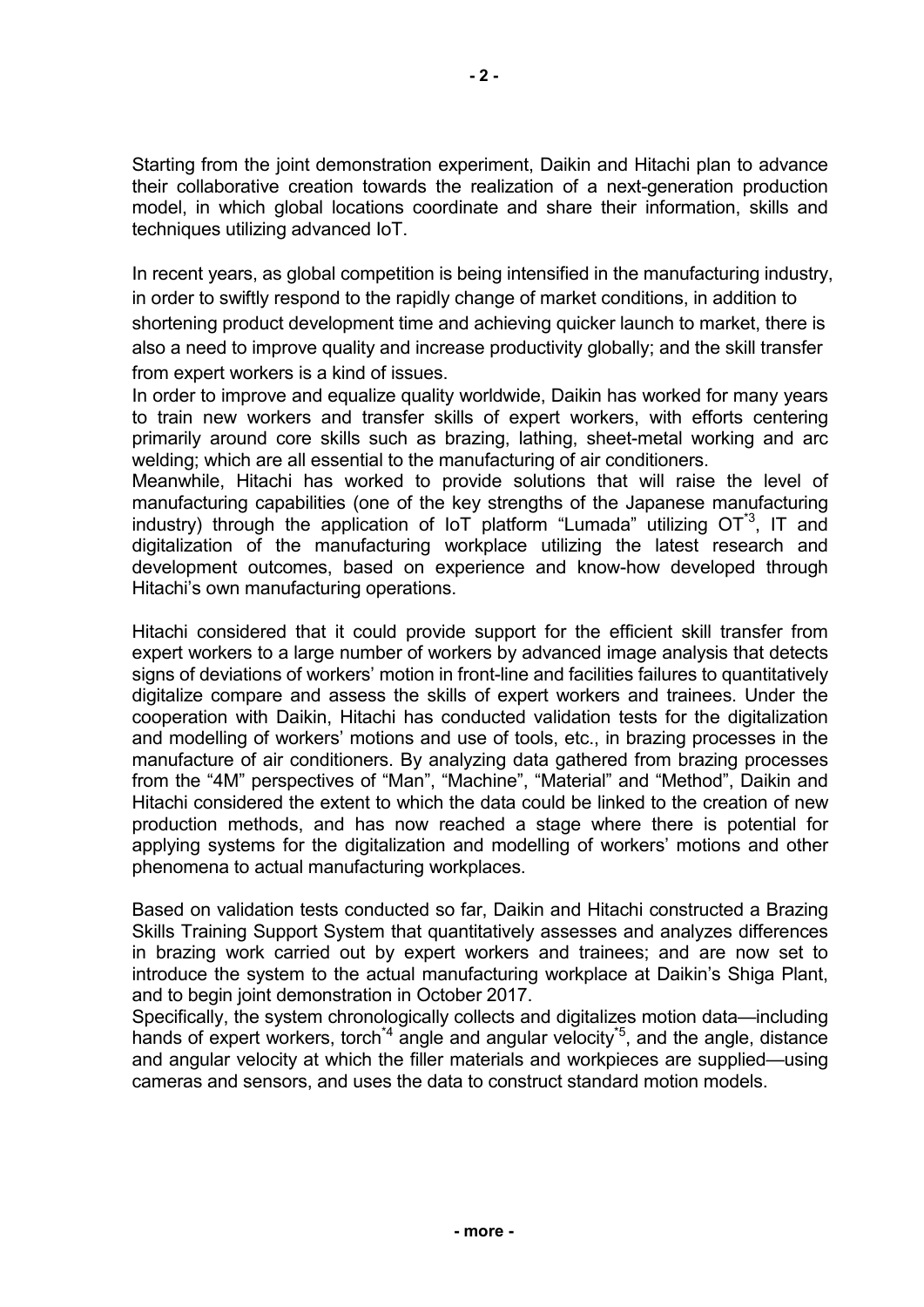Similarly, by gathering and digitalizing data on movements and characteristic phenomena occurring when trainees carry out brazing work, the system makes statistical comparisons with the standard motion models created based on expert workers' motions. This enables quantitative assessments of the brazing work of trainees based on the examples set by expert workers, allowing trainees to acquire the necessary skills in a shorter period of time, and enabling the company to seek to standardize and improve upon worker's skill levels; leading to improved consistency of quality, increased productivity, and enhanced development of human resources working on the front lines of manufacturing worldwide.

Based on the results of these joint demonstration, by establishing unified standards for brazing work for introduction at all global production locations, and by integrating and analyzing data together with data from monitoring & control systems and production equipment, Daikin and Hitachi plan to further improve quality and productivity, and to train more skilled, expert workers.

- \*1 IoT: Internet of Things
- \*2 Brazing: A method of metal joining used for connecting components. By using a type of adhesive called a metal alloy filler material that has a lower melting point than the actual work pieces, brazing enables components to be joined without melting the actual work pieces themselves.
- \*3 OT: Operational Technology. Control and operation technology
- \*4 Torch: A tool that is used to apply heat to the filler material to join components using a gas flame.
- \*5 Angular velocity: The rate of change in angle of a moving object (i.e. change in angle divided by time taken).



■ Overall Image of the Brazing Skills Training Support System